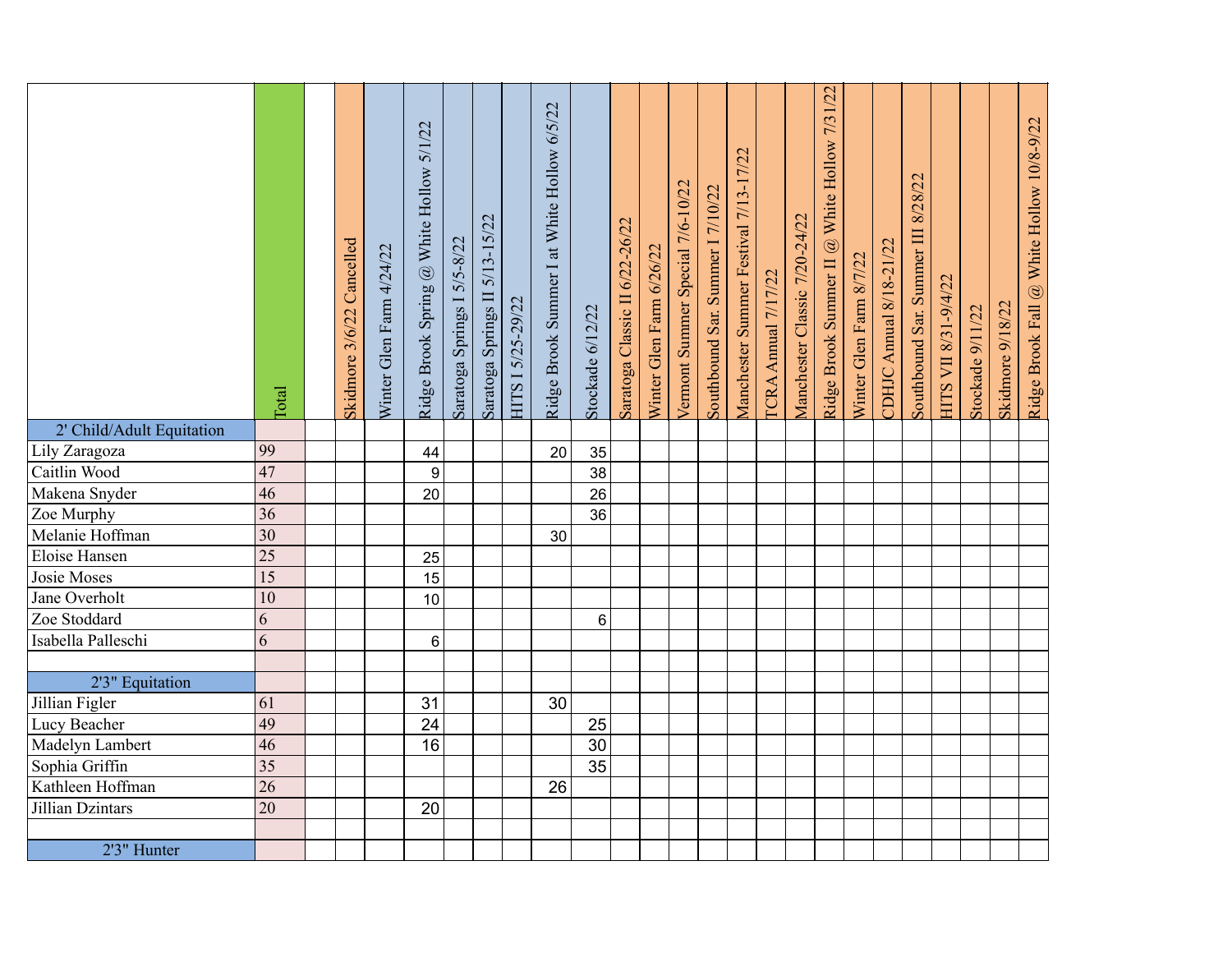| Evan                        | 101             |  | 72   |      |   |   |      | 29   |  |  |  |  |  |  |  |  |
|-----------------------------|-----------------|--|------|------|---|---|------|------|--|--|--|--|--|--|--|--|
| Summit Like A Rock          | 80.2            |  | 54.2 |      |   |   |      | 26   |  |  |  |  |  |  |  |  |
| On The Rocks (T)            | 69.5            |  |      |      |   |   |      | 69.5 |  |  |  |  |  |  |  |  |
| Shenandoah Rock Star        | 61              |  | 31.5 |      |   |   |      | 29.5 |  |  |  |  |  |  |  |  |
| Sugar Magnolia (T)          | 47.4            |  |      |      |   |   |      | 47.4 |  |  |  |  |  |  |  |  |
| Delsorkus                   | $\overline{25}$ |  | 25   |      |   |   |      |      |  |  |  |  |  |  |  |  |
| Flash Of Thuder (T)         | 8               |  |      |      |   |   |      | 8    |  |  |  |  |  |  |  |  |
|                             |                 |  |      |      |   |   |      |      |  |  |  |  |  |  |  |  |
| 2'6" Hunter                 |                 |  |      |      |   |   |      |      |  |  |  |  |  |  |  |  |
| <b>Bourbon Dreams</b>       | 92.5            |  | 65   | 13.5 |   |   |      | 14   |  |  |  |  |  |  |  |  |
| <b>Be Our Guest</b>         | 74              |  | 18   | 15.5 |   |   | 40.5 |      |  |  |  |  |  |  |  |  |
| <b>HH Baltic Keepsake</b>   | 68.8            |  |      | 68.8 |   |   |      |      |  |  |  |  |  |  |  |  |
| Delsorkus                   | 64.6            |  | 40.6 |      |   |   |      | 24   |  |  |  |  |  |  |  |  |
| Casally                     | 64              |  |      | 55   | 9 |   |      |      |  |  |  |  |  |  |  |  |
| <b>Best Regards</b>         | 44.5            |  |      |      |   |   | 44.5 |      |  |  |  |  |  |  |  |  |
| Guiness On Tap              | 23              |  | 23   |      |   |   |      |      |  |  |  |  |  |  |  |  |
| Midas Touch                 | 18              |  |      | 18   |   |   |      |      |  |  |  |  |  |  |  |  |
| <b>Uptown Girl</b>          | 16              |  |      |      |   |   |      | 16   |  |  |  |  |  |  |  |  |
| Jiminy Cricket              | 9.5             |  |      |      |   |   | 9.5  |      |  |  |  |  |  |  |  |  |
| Morocco                     | 6               |  |      |      |   | 6 |      |      |  |  |  |  |  |  |  |  |
|                             |                 |  |      |      |   |   |      |      |  |  |  |  |  |  |  |  |
| Adult Eq. 35 & under        |                 |  |      |      |   |   |      |      |  |  |  |  |  |  |  |  |
|                             |                 |  |      |      |   |   |      |      |  |  |  |  |  |  |  |  |
| Adult Eq. over 35           |                 |  |      |      |   |   |      |      |  |  |  |  |  |  |  |  |
|                             |                 |  |      |      |   |   |      |      |  |  |  |  |  |  |  |  |
| Adult Hunter 35 & under     |                 |  |      |      |   |   |      |      |  |  |  |  |  |  |  |  |
|                             |                 |  |      |      |   |   |      |      |  |  |  |  |  |  |  |  |
| Adult Hunter over 35        |                 |  |      |      |   |   |      |      |  |  |  |  |  |  |  |  |
| Winter's Party (T)          | 59              |  |      |      |   |   |      | 59   |  |  |  |  |  |  |  |  |
| Roulette                    | $\overline{52}$ |  |      |      |   |   | 52   |      |  |  |  |  |  |  |  |  |
| Prime Time                  | 43              |  |      |      |   |   |      | 43   |  |  |  |  |  |  |  |  |
|                             |                 |  |      |      |   |   |      |      |  |  |  |  |  |  |  |  |
| <b>Amateur Owner Hunter</b> |                 |  |      |      |   |   |      |      |  |  |  |  |  |  |  |  |
|                             |                 |  |      |      |   |   |      |      |  |  |  |  |  |  |  |  |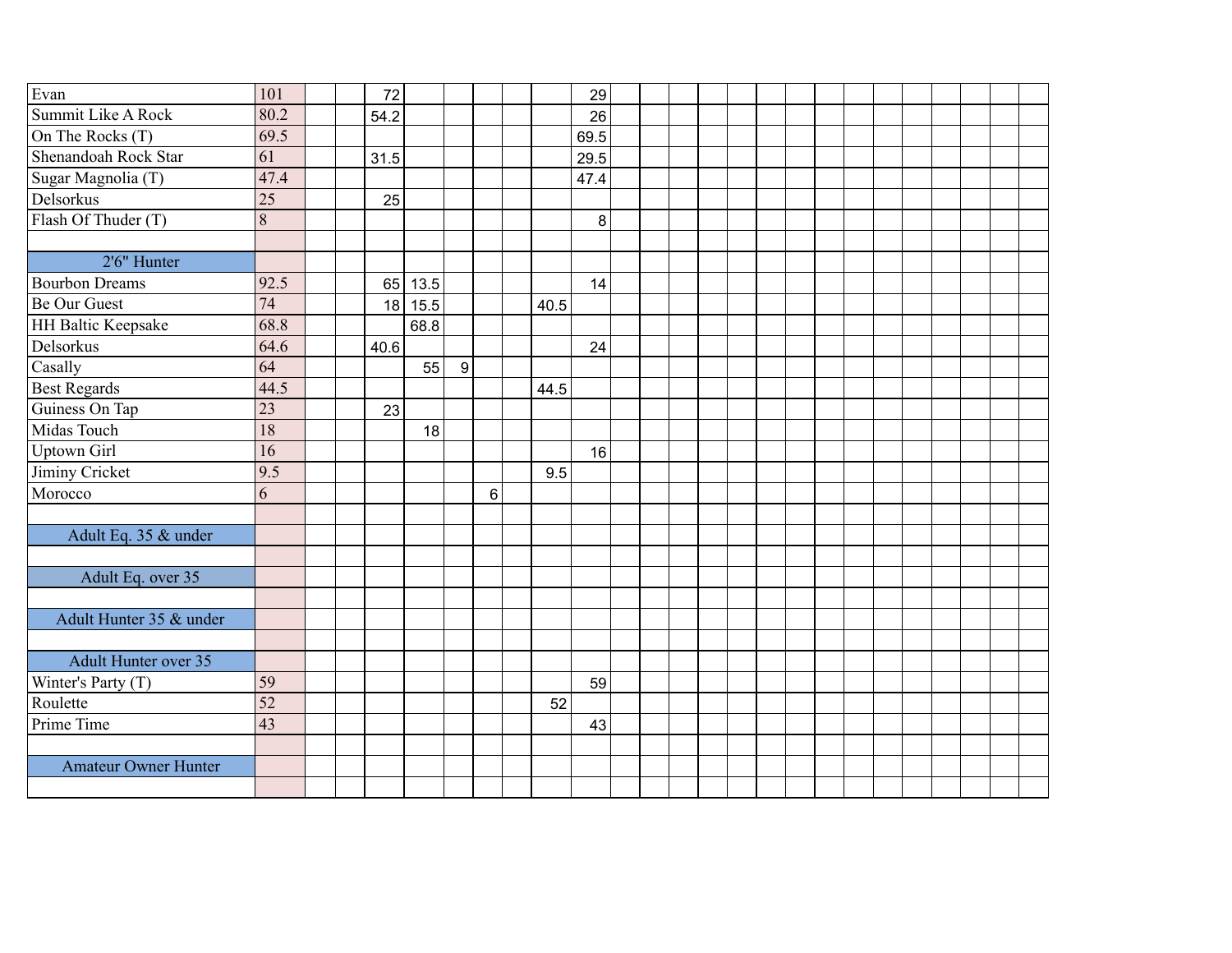| <b>Beginner Equitation</b>     |                 |  |    |                         |                  |         |                |                |  |  |  |  |  |  |  |  |
|--------------------------------|-----------------|--|----|-------------------------|------------------|---------|----------------|----------------|--|--|--|--|--|--|--|--|
| Sophia Lorenz (AB)             | 121             |  |    |                         |                  |         | 65             | 56             |  |  |  |  |  |  |  |  |
| Adele Kaskoun (CD)             | 85              |  | 51 |                         |                  |         |                | 34             |  |  |  |  |  |  |  |  |
| Ava Venditti (AB)              | $\overline{62}$ |  |    | 55                      |                  |         | $\overline{7}$ |                |  |  |  |  |  |  |  |  |
| Giavanna Fotlano (CD)          | $\overline{61}$ |  |    |                         |                  |         | 32             | 29             |  |  |  |  |  |  |  |  |
| Carrie Lambert (AB)            | 50              |  | 50 |                         |                  |         |                |                |  |  |  |  |  |  |  |  |
| Lila Smith (A)                 | 49              |  |    |                         |                  |         | 49             |                |  |  |  |  |  |  |  |  |
| Lillian Libereratore (CD)      | 44              |  | 35 |                         |                  |         |                | 9              |  |  |  |  |  |  |  |  |
| Aubrey Platt (B)               | 28              |  |    | 24                      |                  |         | $\overline{4}$ |                |  |  |  |  |  |  |  |  |
| Bella Rogers (A)               | $\overline{25}$ |  | 25 |                         |                  |         |                |                |  |  |  |  |  |  |  |  |
| Maeve Joyce (CD                |                 |  |    |                         |                  |         |                | 31             |  |  |  |  |  |  |  |  |
|                                |                 |  |    |                         |                  |         |                |                |  |  |  |  |  |  |  |  |
| Child/Adult Jumper High        |                 |  |    |                         |                  |         |                |                |  |  |  |  |  |  |  |  |
|                                |                 |  |    |                         |                  |         |                |                |  |  |  |  |  |  |  |  |
| Child/Adult Jumper Low         |                 |  |    |                         |                  |         |                |                |  |  |  |  |  |  |  |  |
| Panamera                       | 59              |  |    | 30                      | 29               |         |                |                |  |  |  |  |  |  |  |  |
| Mr. Chip                       | $\overline{20}$ |  |    | 20                      |                  |         |                |                |  |  |  |  |  |  |  |  |
|                                |                 |  |    |                         |                  |         |                |                |  |  |  |  |  |  |  |  |
| <b>Children's Hunter Horse</b> |                 |  |    |                         |                  |         |                |                |  |  |  |  |  |  |  |  |
|                                |                 |  |    |                         |                  |         |                |                |  |  |  |  |  |  |  |  |
| Children's Hunter Pony         |                 |  |    |                         |                  |         |                |                |  |  |  |  |  |  |  |  |
| Kenwood Royal Flight           | 51.4            |  |    | 51.4                    |                  |         |                |                |  |  |  |  |  |  |  |  |
| Platinum Tea Party             | 28              |  |    | 10                      |                  |         |                | 18             |  |  |  |  |  |  |  |  |
|                                |                 |  |    |                         |                  |         |                |                |  |  |  |  |  |  |  |  |
| <b>Handy Hunter</b>            |                 |  |    |                         |                  |         |                |                |  |  |  |  |  |  |  |  |
| Be Our Guest (T)               | 20              |  |    |                         |                  |         |                | 20             |  |  |  |  |  |  |  |  |
| <b>Another Genius</b>          | 15              |  |    |                         |                  |         | 15             |                |  |  |  |  |  |  |  |  |
| Winter's Party (T)             | 15              |  |    |                         |                  |         |                | 15             |  |  |  |  |  |  |  |  |
| Prime Time                     | 10              |  |    |                         |                  |         |                | 10             |  |  |  |  |  |  |  |  |
| Casally                        | 9               |  |    |                         | $\boldsymbol{9}$ |         |                |                |  |  |  |  |  |  |  |  |
| <b>Big News</b>                | 6               |  |    |                         |                  |         |                | $6\phantom{1}$ |  |  |  |  |  |  |  |  |
| Morocco                        | 6               |  |    |                         |                  | $\,6\,$ |                |                |  |  |  |  |  |  |  |  |
| Agostino                       | 5               |  |    |                         |                  |         |                | 5              |  |  |  |  |  |  |  |  |
| Another Genius                 | $\overline{4}$  |  |    | $\overline{\mathbf{4}}$ |                  |         |                |                |  |  |  |  |  |  |  |  |
|                                |                 |  |    |                         |                  |         |                |                |  |  |  |  |  |  |  |  |
| Junior Hunter                  |                 |  |    |                         |                  |         |                |                |  |  |  |  |  |  |  |  |
|                                |                 |  |    |                         |                  |         |                |                |  |  |  |  |  |  |  |  |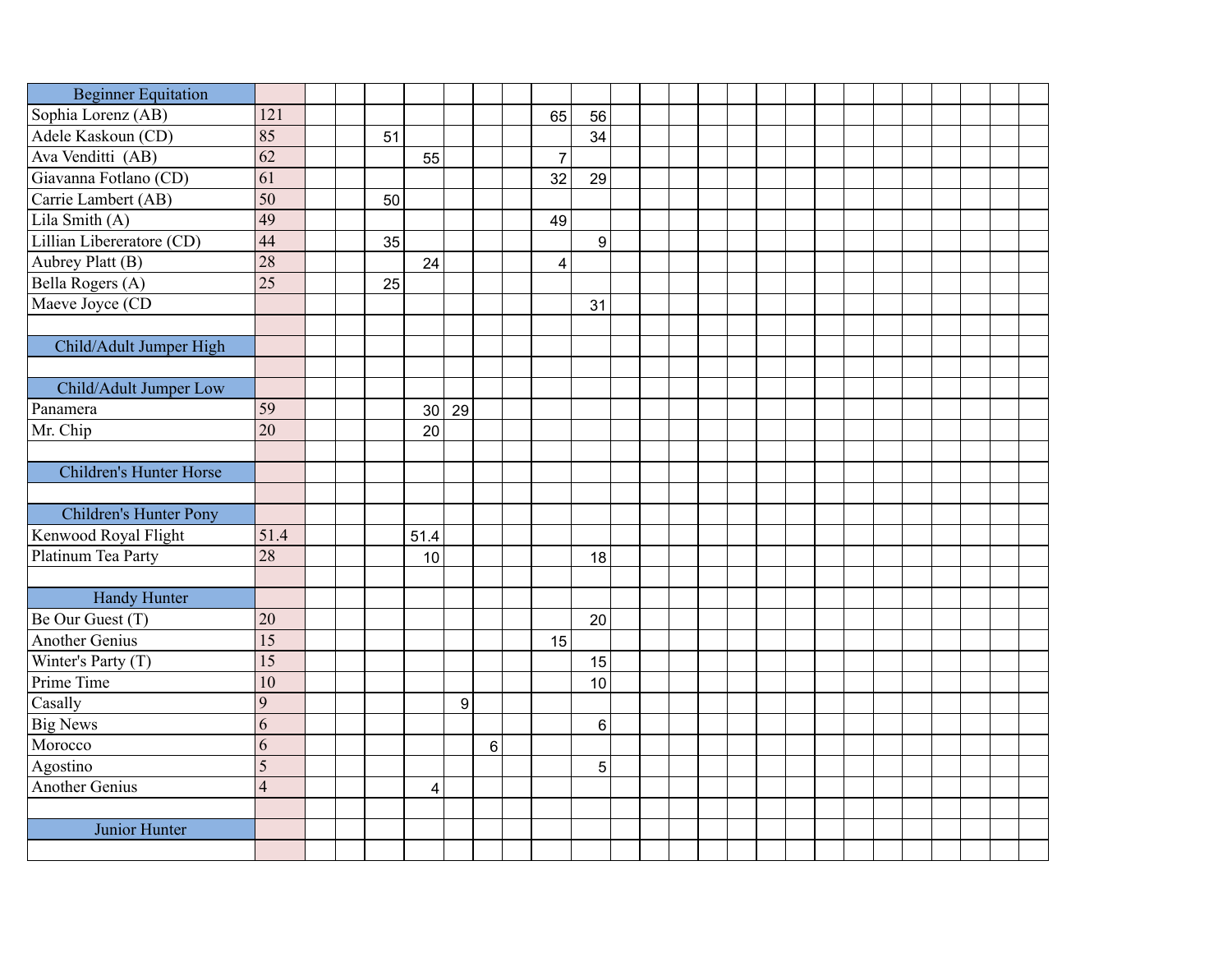| Low Hunter                    |                 |  |      |      |  |      |      |  |  |  |  |  |  |  |  |
|-------------------------------|-----------------|--|------|------|--|------|------|--|--|--|--|--|--|--|--|
|                               |                 |  |      |      |  |      |      |  |  |  |  |  |  |  |  |
| Modified Adult Eq. (2'6")     |                 |  |      |      |  |      |      |  |  |  |  |  |  |  |  |
|                               |                 |  |      |      |  |      |      |  |  |  |  |  |  |  |  |
| Modified Childrens Eq. (2'6") |                 |  |      |      |  |      |      |  |  |  |  |  |  |  |  |
| Madison Pohl                  | 90              |  |      | 45   |  | 45   |      |  |  |  |  |  |  |  |  |
| Emeron Hover                  | $\overline{26}$ |  |      | 26   |  |      |      |  |  |  |  |  |  |  |  |
| Emma Hufford                  | 15              |  |      |      |  | 15   |      |  |  |  |  |  |  |  |  |
|                               |                 |  |      |      |  |      |      |  |  |  |  |  |  |  |  |
| Open Junior Eq.               |                 |  |      |      |  |      |      |  |  |  |  |  |  |  |  |
|                               |                 |  |      |      |  |      |      |  |  |  |  |  |  |  |  |
| Open Pleasure Horse/Pony      |                 |  |      |      |  |      |      |  |  |  |  |  |  |  |  |
| <b>HH Baltic Keepsake</b>     | 31              |  |      | 31   |  |      |      |  |  |  |  |  |  |  |  |
| <b>Big Flats</b>              | 28              |  |      |      |  | 28   |      |  |  |  |  |  |  |  |  |
| Pirate Ship                   | 20.5            |  |      |      |  | 20.5 |      |  |  |  |  |  |  |  |  |
| <b>Storm Fever</b>            | 19.5            |  |      |      |  |      | 19.5 |  |  |  |  |  |  |  |  |
| Sugar Magnolia (T)            | 18              |  |      |      |  |      | 18   |  |  |  |  |  |  |  |  |
| Jiminy Cricket                | 16.5            |  |      | 16.5 |  |      |      |  |  |  |  |  |  |  |  |
| Tappan Z                      | 16.4            |  | 16.4 |      |  |      |      |  |  |  |  |  |  |  |  |
|                               |                 |  |      |      |  |      |      |  |  |  |  |  |  |  |  |
| Optimum Time Jumper           |                 |  |      |      |  |      |      |  |  |  |  |  |  |  |  |
|                               |                 |  |      |      |  |      |      |  |  |  |  |  |  |  |  |
| Pony Hunter                   |                 |  |      |      |  |      |      |  |  |  |  |  |  |  |  |
|                               |                 |  |      |      |  |      |      |  |  |  |  |  |  |  |  |
| <b>Schooling Jumper</b>       |                 |  |      |      |  |      |      |  |  |  |  |  |  |  |  |
| Mr. Chip                      | 49              |  |      | 25   |  | 24   |      |  |  |  |  |  |  |  |  |
| Vitaly                        | 15              |  |      |      |  | 15   |      |  |  |  |  |  |  |  |  |
| Altesino                      | 8               |  |      |      |  | 8    |      |  |  |  |  |  |  |  |  |
|                               |                 |  |      |      |  |      |      |  |  |  |  |  |  |  |  |
| Special Hunter - Adult        |                 |  |      |      |  |      |      |  |  |  |  |  |  |  |  |
| Delsorkus                     | 76              |  |      |      |  |      | 76   |  |  |  |  |  |  |  |  |
| Guiness On Tap                | 59              |  | 59   |      |  |      |      |  |  |  |  |  |  |  |  |
|                               |                 |  |      |      |  |      |      |  |  |  |  |  |  |  |  |